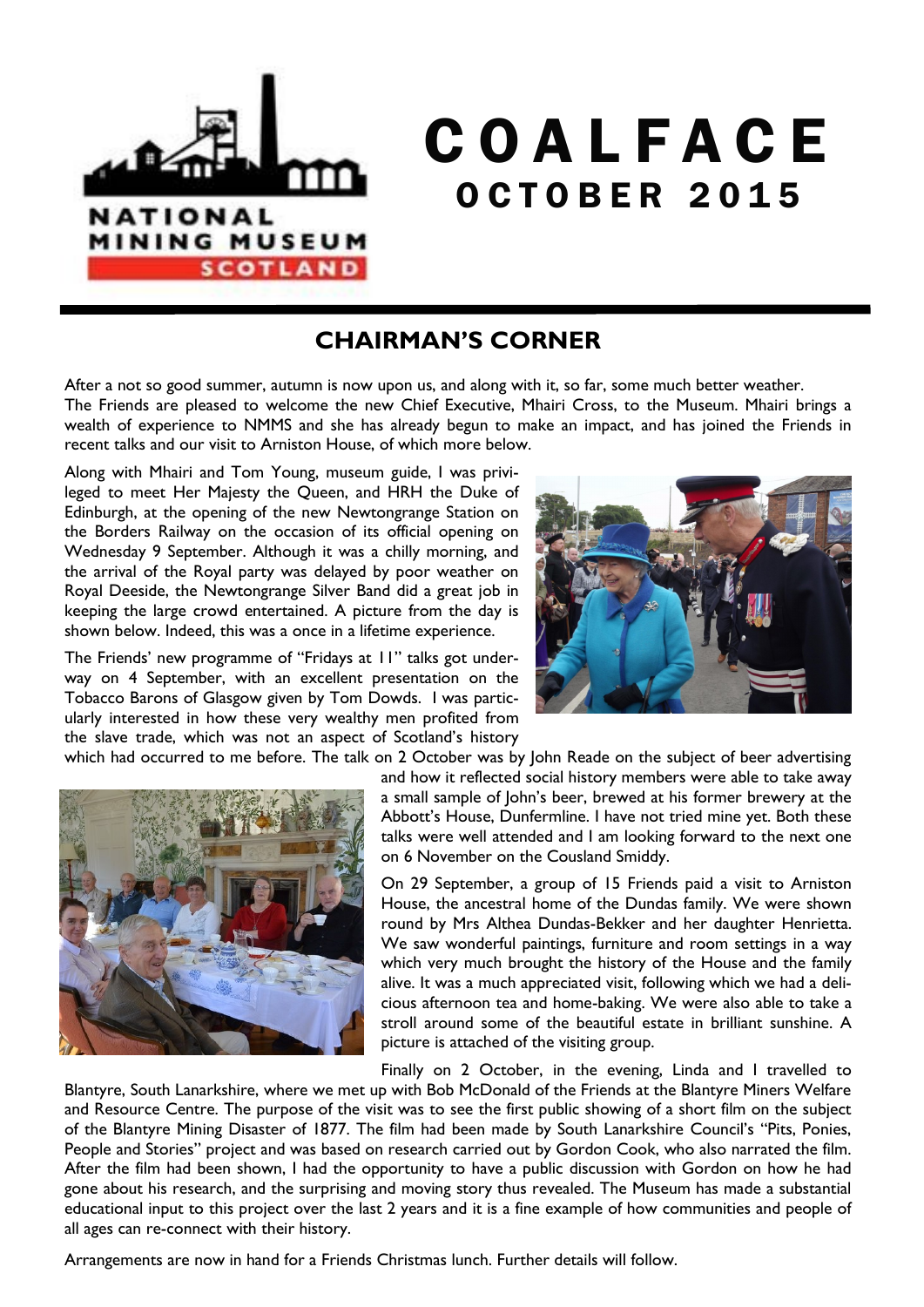### **BRORA—A Historical Time-Line**

**1529**. It is believed coal mining first started in Brora, initially as an open cast pit. Over the years, large shafts were discovered, the most recent at Fascally.

**1598**. Jane, Countess of Sutherland, began to actively exploit the availability of local coal.

**1598**. The Brora Salt Pans were developed, because of the coal available locally. Earl John, son of the Countess of Sutherland, who had sunk a shaft at Castle Hill, was credited with starting the salt pans. They provided salt for the curing of fish caught locally. The salt pans led directly to the construction of an ice house, plus establishment of new trades such as coppers and specialist curers.

**1770s**. A new shaft was sunk at Castle Hill and a 20" wooden tramline was laid to the salt pans where coal was in use, to speed evaporation in salt making.

**1811**. After the Highland Clearances, this was one of the coastal towns where many inland glen people, from more north and west parts of Sutherland, after being dispossessed, were resettled to learn fishing or to go into manufacturing. The settlement was laid out in its present form. With its neighbours Golspie to the south and Helmsdale to the north, it has much in common with the English county town of Stafford and the West Midlands, when it was the most north and east parts of the huge Stafford and Sutherland Estates and the industrial heartland of Sutherland. For example, a local street is Stafford Terrace.

**1817.** Lady Stafford set up a brewery by the harbour, known as the Stafford Arms.

**1818.** The Marquis of Stafford established a brickworks which was soon producing 10,000 bricks and tiles. A thriving quarry, as an adjunct, produced Jurassic sandstone, used for extensions to Dunrobin Castle, the Ben Bragghie monument and was exported to London by ship to help in the building of London Bridge.



**1818-1819.** The Marquis of Stafford, later Duke of Sutherland, established the Clynelish Distillery and by 1821 production had reached over 10,000 gallons a year. The major reason was to induce local crofters not to sell the grain they grew to illegal whisky stills. The marquis was one of the architects behind the 'clearances' during which tens of thousands of tenants were evicted from their highland farms. The land was needed for sheep farming to

supply the booming wool industry. Many of the evicted tenants moved out to the coastal areas and these families had a hard time making their living and many of them soon started to illegally distil whisky to boost their income. In an attempt to stem this spreading illegal activity, the marquis built the Clynelish distillery and licensed it so that the coastal farmers would have a legal market for their grain.

**1820**. The Marquis of Stafford, later Duke of Sutherland, commissioned the building of a new harbour. It became a centre for local import and export, even a starting place for emigrants from Brora to New Zealand and elsewhere.

**1825.** Competition from England, mostly in the Midlands and Black Country, offered better quality and cheaper coal. As a result, the Brora coal mine closed. The brick and salt industries also suffered and Brora went through a period of decline.

*Jim Waugh Friend of NMMS*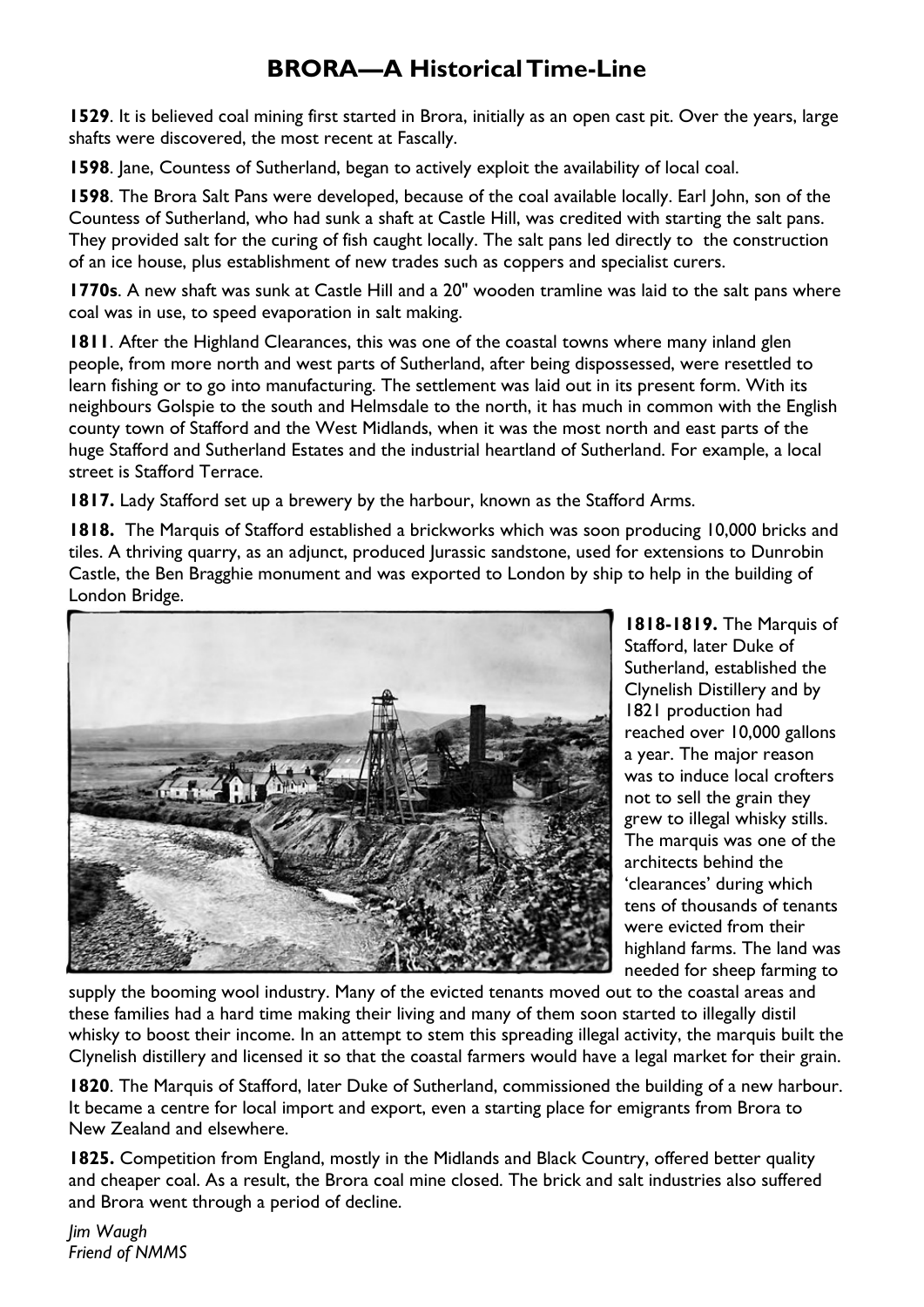#### **WILSONTOWN An Iron Community**

From 1799 until 1842 the first ironworks in Lanarkshire was churning out tons of iron each day. Furnaces, rolling mills, slitting mills and a forge were in operation in this remote part of South Lanarkshire. In its heyday there would be 2,000 worked in the complex producing 41 tons of iron a week. The ironworks had a rail line to the station at Auchengray, which was on the Caledonian Railway.

Robert Wilson had a small coalmine on this land but the idea of an ironworks took root when his brother William found ironstone in a nearby burn. Another brother, John, sent a letter to his brothers from London confirming the viability of the ironstone.

"*We have at last got measure of the ironstone sample you sent me this summer. It demonstrates great promise in your and William's suggestion of an ironworks on the family estate at Cleugh. Perhaps there is merit in this enterprise after all." Letter from John Wilson to his brother Robert in 1778.*

The family had made its money as lawyers and merchants so starting an ironworks could be seen as a gamble.

The ironworks produced rails, cannonballs, pipes, boilerplates, nails and axles. In 1828 it was noticed that a blast of hot air improved the production or iron. The "Hot Blast" soon took hold in ironworks across the country. In addition to hot blast a nozzle called the "Scotch Tuyere" was introduced at Wilsontown and again this innovation was used world-wide in iron production.

However, in 1811 the enterprise was declared bankrupt. In 1821 William Dixon bought the site. Dixon kept iron production going until 1842. Most of the equipment used at the works was sold off to the Carron Ironworks near Falkirk. Coal mining carried on at Wilstontown until 1955.

The Forestry Commission took over the site in the 1970s. Until recently a visitor to Wilsontown would have been confronted with acres of trees. In 2008 a change began to take place at Wilsontown. The Commission removed the trees, many by helicopter and the remains of the ironworks were revealed. The most notable feature was the cluster of 77 Bell Pits.

I visited the site in July 2014 and found a refurbished site laid out by the Forestry Commission, which gave excellent information about the site on what was obviously new information boards. The artist Michael Blackmore has produced excellent illustration, found on the information boards, showing what the ironworks would have been like it its heyday.

Details of the site at Wilsontown can be found at www.forestry.gov.uk/wilsontown

*Jim Waugh Friend of NMMS*



*An aerial view of the Bell Pits at Wilsontown*

#### **Ian's Memories**

In mid September 1947 I started a four year course in metallurgy at what is now Strathclyde University. The course fees were 15 guineas a year. Lanarkshire awarded me a bursary of £50.

At the end of my first year I spent 10 weeks at William Beardmore's Parkhead Forge. In the summer of 1948 I travelled to London by the newly inaugurated S.M.T. night bus to see my aunt and uncle. The cost of a return ticket was £2.50.

In my second year I was responsible for all the clocks, including the master clock, stopping. The Clerk of Works was not best pleased but it was only some two years later at his retirement party that I admitted that I was the one responsible for stopping time.

Each year, the last Saturday in January, was Charities Day when students of Glasgow raised money for hospitals and other charities. To raise money we stopped the trams by erecting road barriers and got on the trams rattling our cans asking for donations. The "polis" arrived and told us to remove the barriers to restore order.

The photo below shows me, with other students, dressed as a traffic light.



*Ian Hogarth Friend of NMMS*